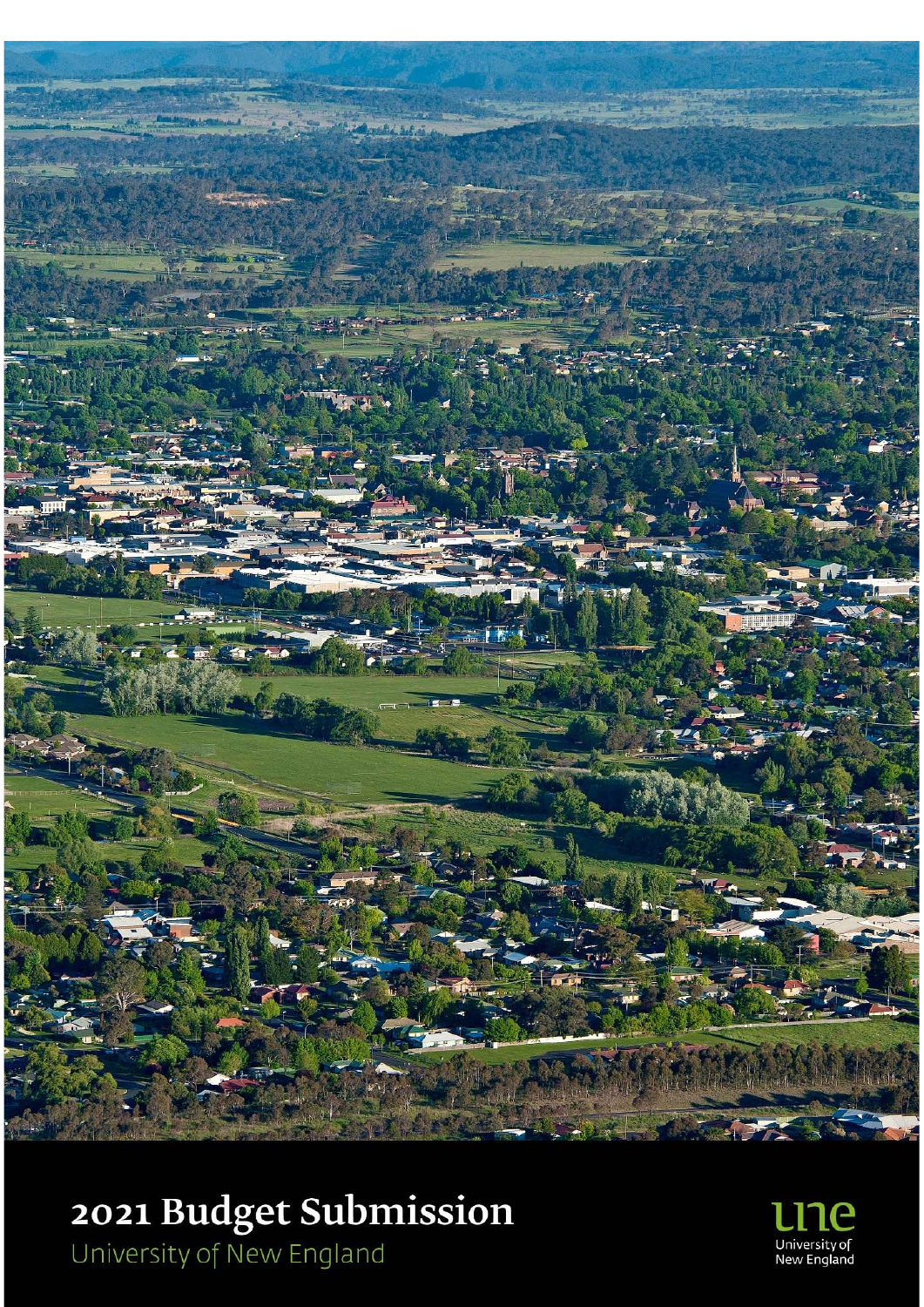## PRE‐BUDGET SUBMISSION – BUDGET POLICY PRIORITIES

The University of New England is pleased to provide a pre-budget submission for the 2021-22 Federal Budget.

Individuals and regional communities across Australia are responding to the disruption of drought, bushfires and COVID-19 through knowledge creation and innovation. These disruptions have compounded the existing comparative disadvantage of regional economies and communities. The effect has been profound.

Now, the time for rebuilding presents a unique opportunity for regional Australia to play an important part in a long-term and resilient national recovery. This opportunity is highlighted in the recently released report on the impact if regional inequality in Australia by the Senate Economics reference Committee. The report recommends a significant increase in and rethink of investment in regional economies; such an investment would significantly assist in rebuilding the Australian economy.

 The Job Ready Graduates package of reforms laid a foundation for enhanced outcomes for individuals and employers by promoting industry engaged research and learning. The Commonwealth Government can further support the aspirations of regional Australia and drive broader economic outcomes for the nation by prioritising the following policies in the 2021/22 Budget:

- 1. Promoting **industry and education linked STEM** partnerships.
- 2. Supporting higher education that enables **entrepreneurship** recognising that the jobs of the future will increasingly come from entrepreneurial endeavour.
- 3. Utilising technology to change the model of health care training and delivery in regional Australia via **virtual health networks**.

#### Investment in regional knowledge and innovation precincts

Regional universities are emerging as hubs for industry engagement in the broad fields of science, technology, education and maths. As an example, UNE has developed partnerships with industry bodies, global not-for-profit entities and government agencies in the field of agriculture that have resulted in UNE becoming one of the top institutions nationally for commercialisation of agriculture IP, with measureable improvements in farm productivity, and unique opportunities for industry engaged teaching and research for our global student body.

UNE is increasingly being sought out to extend existing partnerships and build new alliances with industry and community that extend beyond agriculture into other STEM fields and beyond the boundaries of our physical campuses. Our new decadal plan, *Future Fit,* aspires to build on our role as a regional anchor institution and deliver educational and research outcomes for all regional Australians. Investment by the Commonwealth in key pieces of regional education infrastructure that alleviate existing constraints will enable UNE and its partners to create opportunities for industry-relevant research, within a regional context, commercialisation of research, industry embedded teaching and creation of new jobs. This investment in a place-based approach would extend beyond the classic concept of a "precinct"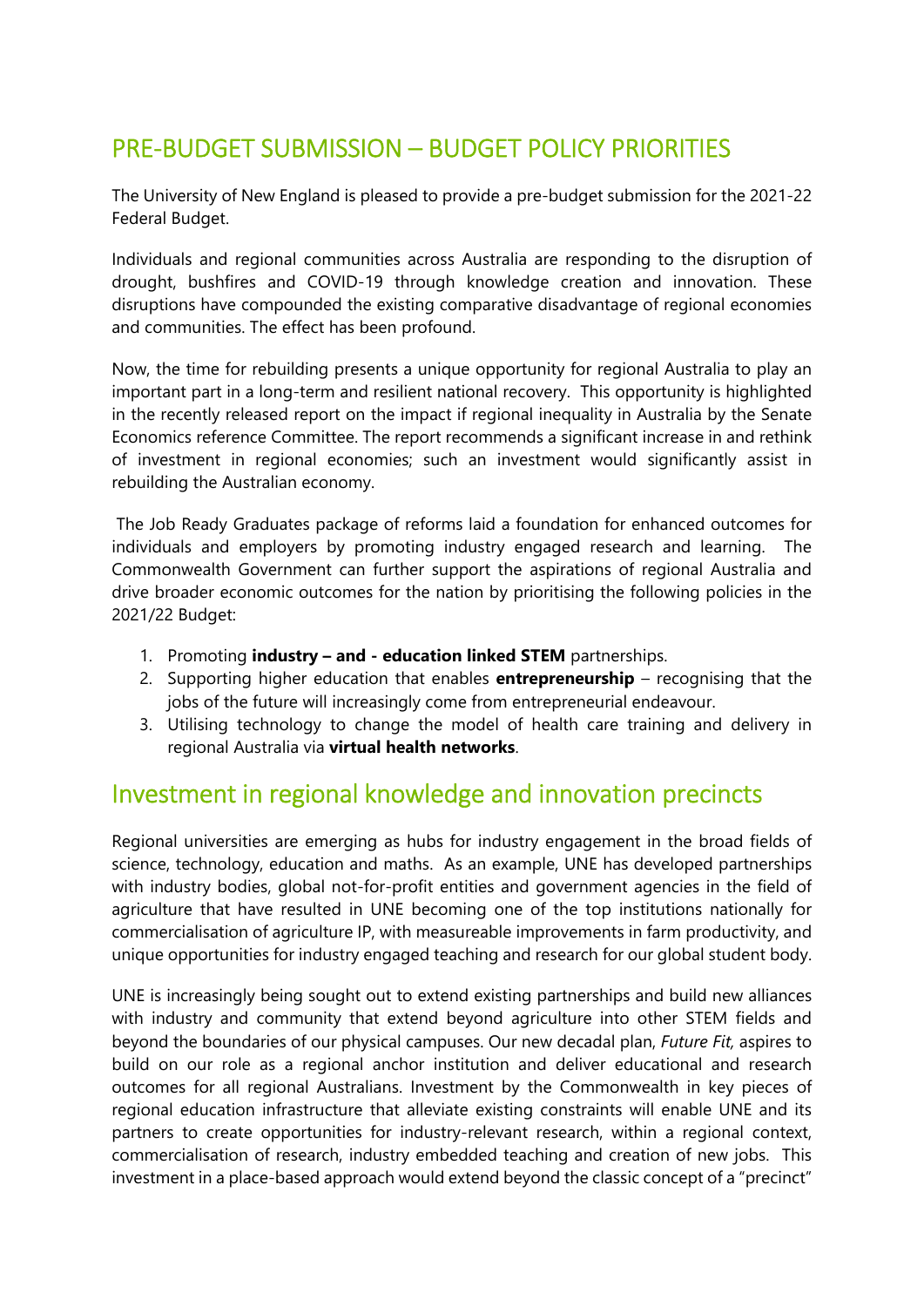by engaging with community and industry beyond our campus – reflecting our broader engagement that extends across and beyond the New England North West. Importantly, any Commonwealth funding would leverage investment by industry, the community and UNE.

The co-investment sought in order to fund the New England North West Science and Innovation precinct would build on existing and proven partnerships, as well as offer the opportunity to propel innovative new industry development in this region. The University of New England and our government, community and industry partners have taken the lead on this in a number of deep and productive relationships. This undertakings across the spectrum of agri-industries, digital entrepreneurship and knowledge, and regional rural and remote health and well-being issues. New international industry partners are also committed to investing in this innovative 'precinct without walls' model.

#### **Recommendation: Identify support for STEM partnerships in regions as a priority for the budget.**

## Innovation Ecosystems and Entrepreneurship education

Entrepreneurship is a uniquely powerful mechanism for economic and social development. Over the last 20 years evidence has been gathering across the globe of the major transformation that investment in entrepreneurial ecosystems can make to regional economies. St Louis, Missouri is one such example that has transformed using a deliberate innovation ecosystem approach that includes universities, industry and government to stimulate a collaborative approach to economic development. The 2020 Global Entrepreneurship Monitor Report notes the four key weaknesses in Australia's entrepreneurship ecosystem as: access to financial support, government policies, market openness and capacity building entrepreneurs. At a regional level, regional development and governance literature suggests that when there are modest policy settings to support entrepreneurship (tax, finance, R&D), combined with a talent development approach (education, incubators) and regional leadership from anchor institutions such as universities (that also drive a social inclusion agenda for those who may be marginalised), then the engine for change is set to transform regional outcomes.

Our regions are not systems in isolation. Their integration into metropolitan and urban Australia planning provide opportunity for both the city and the bush. The significant investment in the Western Sydney airport provides an opportunity to further unlock the potential of regional NSW to access global markets, particularly in relation to the export of high-quality agricultural commodities. Interconnection and access to markets is a key requirement for success in regional innovation and entrepreneurship.

Through our 'Smart Regions Incubator' (UNE SRI) initiative, new short courses delivered within the framework of the *Job Ready Graduates* policies, and industry engagement (for example in building a new campus model in Tamworth), UNE is developing the entrepreneurs of the future who will drive economic and jobs growth in the regions. Our approach recognises that the ecosystems for innovation in regions are different from those of the city, requiring unique models of education and incubation of start-ups. UNE recommends that the Commonwealth prioritise investment in the ecosystems for entrepreneurship in regions, including education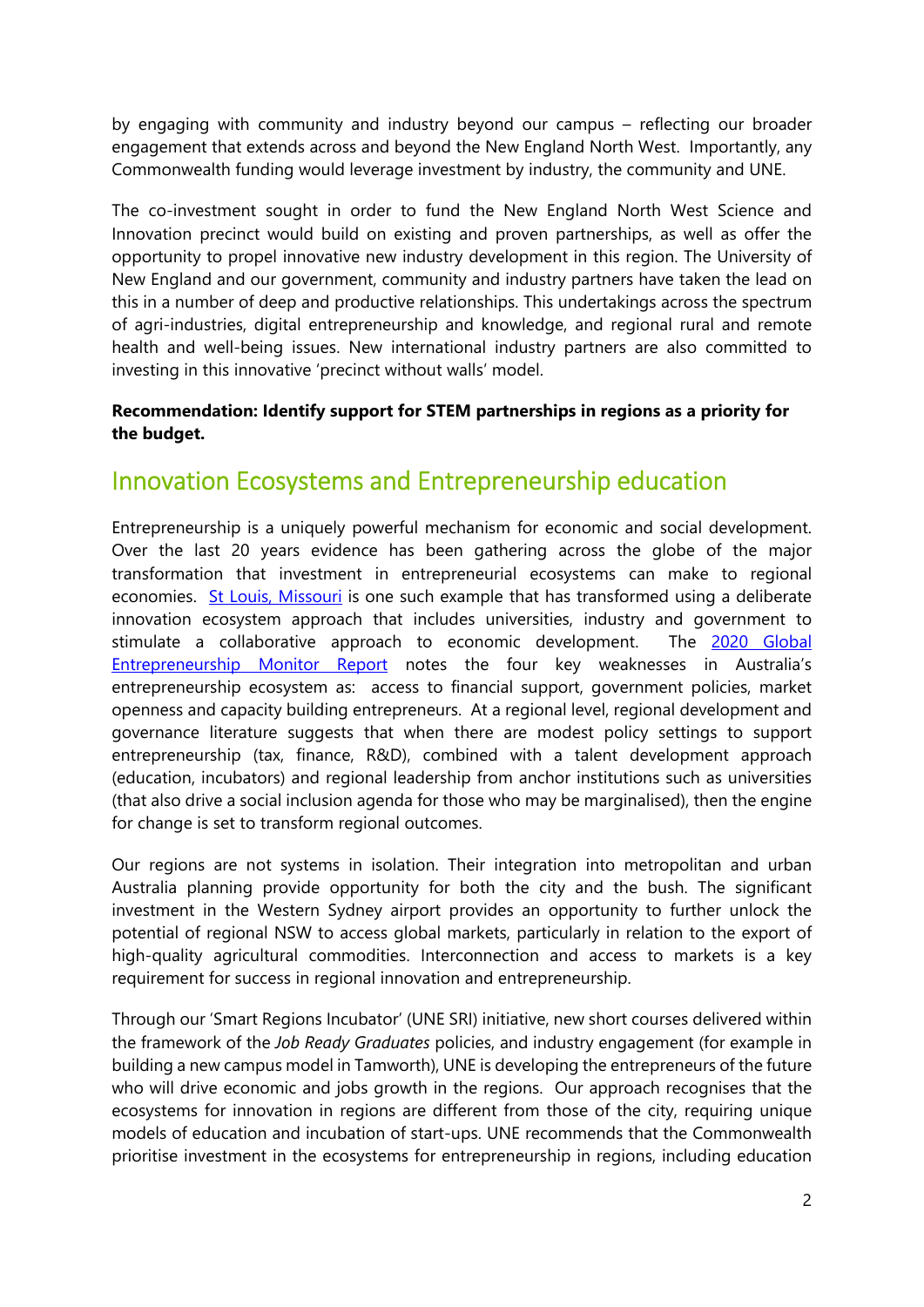and incubation delivered by regional universities. UNE looks forward to providing specific initiatives to supporting such a policy priority in our budget submission.

While the latest OECD report on global regions notes that many regional and rural areas were slow to adopt digital remote working, the Armidale region, and UNE in particular, has thrived in terms of our ability to deploy technologies to connect across organisations, industries and communities. UNE's digitally connected model allows us to support our students across the region and across the globe. The New England and North West is well placed to become a hub for digitally based industries and knowledge work. In terms of regional impact, our digital capability also provides the springboard from which we can effect real change in areas such as rural health and well-being. The development of a Creative New England Hub with 'makers' facilities also connects the cultural economy with manufacturing and production.

UNE is currently engaging with community and industry to define the operating and governance model for this STEM precinct-without-walls and look forward to making a budget submission that outlines an opportunity for the Commonwealth to support this initiative.

#### **Recommendations:**

**Direct new and existing discretionary higher education funding to support development and delivery of course offerings that enable entrepreneurship.** 

**Prioritise development of programs that support delivery of start-up incubators in regional settings.** 

**Expand the Building Better Regions eligibility to regional universities as 'anchor institutions' to support job creation in regional economies.** 

## New England Virtual Health Network

The impact of bushfires and the COVID-19 pandemic has highlighted the fragility of healthcare systems globally, and the ability of technology to assist us in times of unprecedented need. More efficient and effective methods of screening, monitoring and treatment are needed to deliver quality care to dispersed populations. This would help address the limitations in access to quality health care in rural communities is a leading cause of rural-urban health inequality and is responsible for at least 20% of premature morbidity and mortality. Significant investment in enabling programs and access to quality health services in regional Australia is overdue; the existing inequalities will continue to increase if this is not addressed.

The New England Virtual Health Network is an innovative, digitally-enabled network for delivering in-place education and healthcare in the New England North West. It supports the delivery of in-place healthcare for patients and in-place learning for medicine and health students across the region. The digitally-enabled network provides educational access across dispersed locations and between students, practitioners and local health services. With studies showing that participation in an extended rural clinical school (RCS) placement is strongly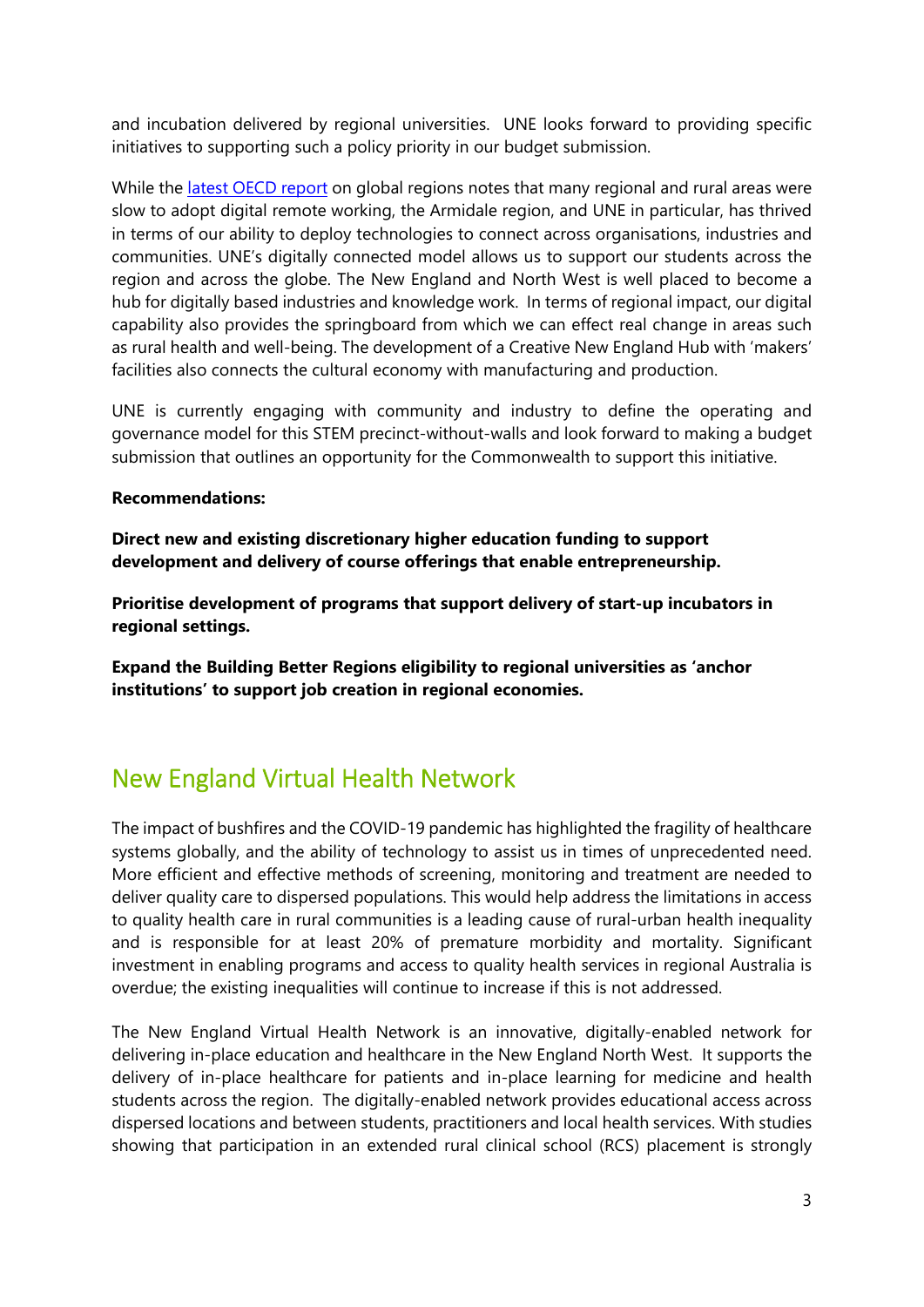associated with students entering rural practice, the NEVIHN's rural placements will facilitate a larger regional health workforce. It is a model that can be replicated in other regional location across Australia. As this model is not supported by existing programs such as the Rural Health Multidisciplinary Training Program (of which UNE is not a direct recipient of support), and straddles both Health and Education portfolios, a new programmatic approach is required to support this initiative in the broader regional context. The current bias towards models of healthcare education which depend upon a metro/urban framework must be challenged if the health inequalities of remote, rural and regional communities are to be addressed.

#### **Recommendations:**

**Develop a New Policy Proposal (NPP) to prioritise funding for technology enabled regional health networks that address both training and health care delivery in regional, rural and remote communities.** 

For further information, please contact Vice-Chancellor, Professor Brigid Heywood vc@une.edu.au